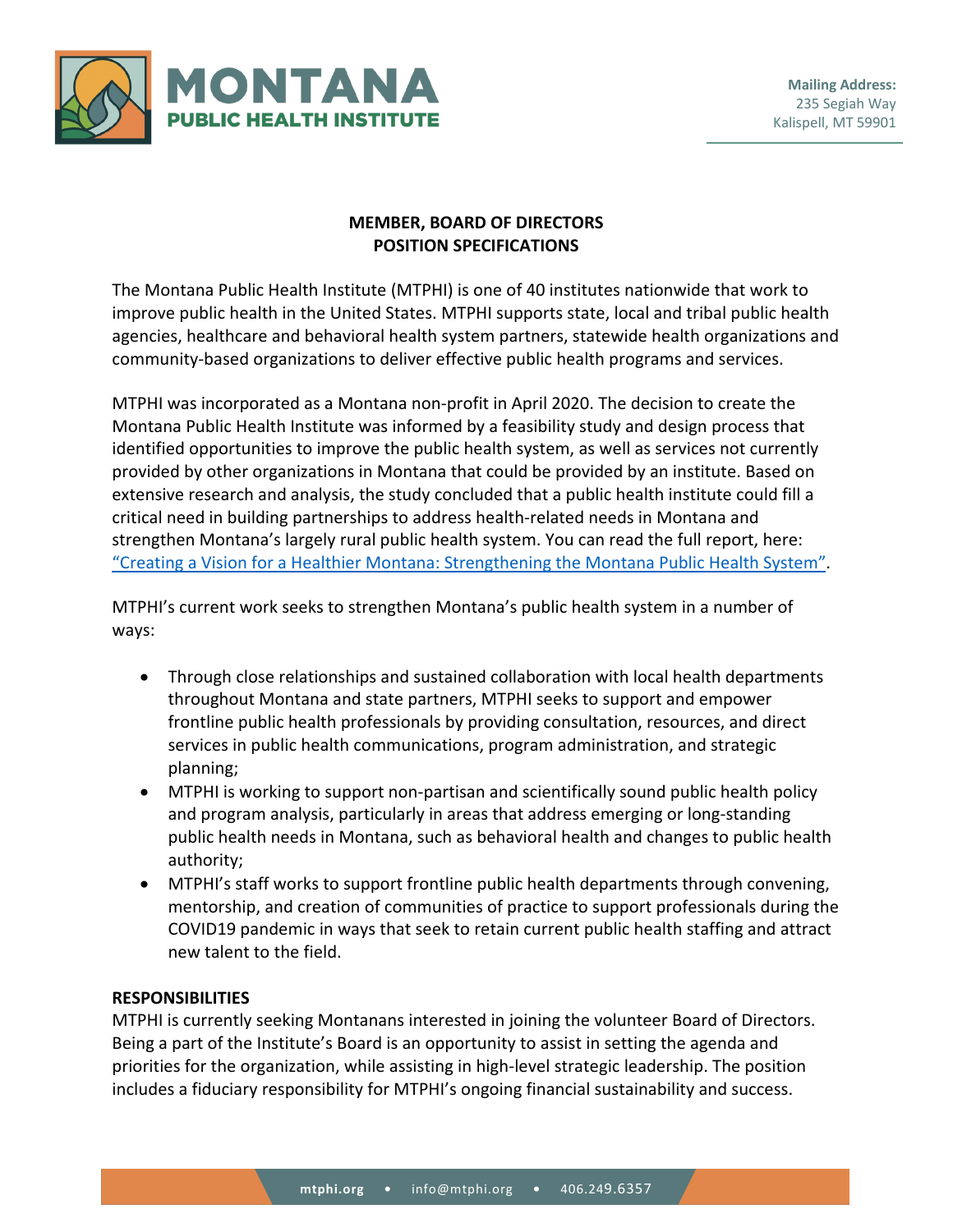

Board Directors are needed to bring enthusiasm and open-mindedness to our shared work in building this young organization in a way that honors our mission to optimize the health and quality of life of Montanans by strengthening the public health system through collaboration, leadership, and the advancement of health equity. Directors help set the strategic priorities of the organization and serve as advisors to staff working to design and implement work and programs that improve health equity and quality of life for all Montanans. Regular and consistent communication with other Directors and staff is vital.

It is also essential that Board Directors represent MTPHI, work within the emerging mission, vision and values, and adhere to the MTPHI's norms of board behavior:

- Don't make assumptions, instead seek to understand by asking questions.
- Strive for consensus but allow for disagreement.
- Check personal agendas and biases at the door.
- Avoid conversations outside the board room that lead to triangulation or violate board norms or trust among the board.
- Speak with one voice once a board decision is made.
- Honor staff versus board roles.

## **TIME COMMITMENT**

Serving on the Board requires a significant time commitment, including attending six Board meetings per year, two of which are day-long, in-person meetings. It is expected that a typical member will devote approximately five to 15 hours a month to Board-related activities including scheduled meetings, material review, education/learning activities, and ad hoc committees.

## **QUALIFICATIONS, EXPERIENCE, & PERSONAL CHARACTERISTICS**

It is the intention of the organization to identify a cohort of candidates who reside in Montana, and it is a goal that the Board represents the gender, racial, cultural, geographic, and ethnic diversity of the state we serve. Board candidates must possess:

- A strong commitment to MTPHI's vision and mission;
- Distinctive perspectives, backgrounds, skills, and capacities needed to establish the policies that guide programs and operations;
- The time and energy required to meet the responsibilities of an MTPHI Board Director, including attendance at meetings of the full Board and of committees on which they serve;
- The willingness and ability to attend meetings around Montana;
- The ability to act first and foremost as sound stewards of MTPHI and its resources, eschewing special interests and accepting and abiding by the principles, policies, and practices spelled out in the Board of Director's Operating Policies;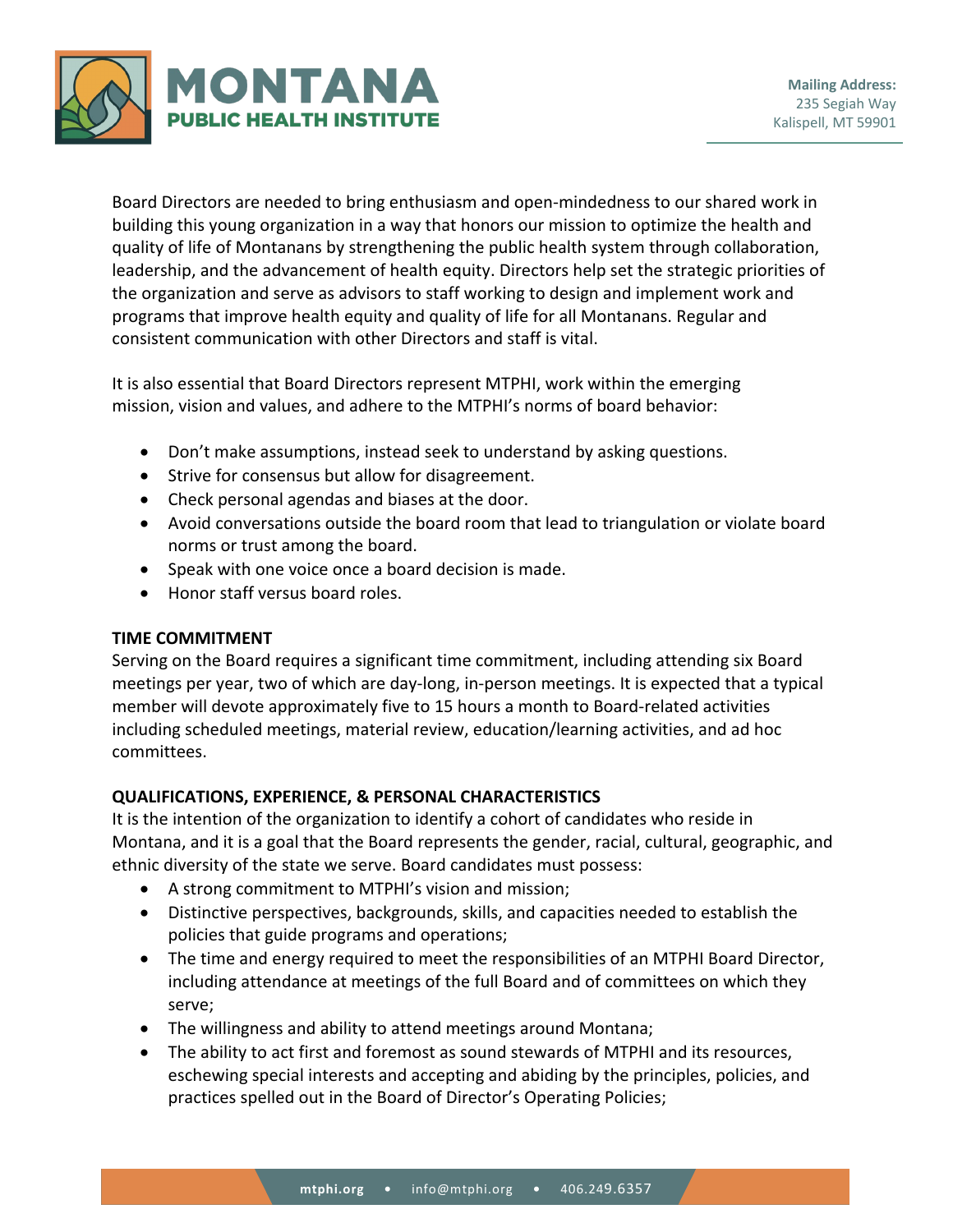

- The highest standards of personal and professional integrity, objectivity, maturity, and judgment;
- The capacity to interact and work with their fellow Directors, senior management, and other staff in a manner that is collegial, respectful, and constructive; and
- A commitment to communicating with fellow Directors, senior management, and other staff in a way that assures the timely and efficient operation of the Board, consideration of issues, decision making, and action.

## **2022 Board recruitment priorities**

The MTPHI Board is seeking applicants interested in joining the Board to fill one or two open Board seats in 2022, or to fill other potential openings in the future. With few exceptions, Board Directors must reside in Montana and have skills and experience that complement those already present on the Board. Although the Institute does not expect any Director to meet all of the criteria below, the Board is seeking applicants with experience and expertise in the following areas:

- Public health system vision and expertise MTPHI's work to build a cohesive, responsive, and informed public health system depends on visionary and imaginative leaders who understand the current system and bring innovative, openminded ideas for making the system better. Currently, we are seeking leaders who can help us create, connect, and complement work in the following areas:
	- o Social determinants of health. MTPHI recognizes that being "healthy" means more than absence of physical disease, and is impacted by factors such as affordable housing, food security, quality childcare, and education;
	- o Behavioral health. MTPHI seeks individuals who can help with mental health wellness programming design and delivery, with particular focus on delivery of population-focused initiatives that promote mental wellness and resilience;
	- o Underserved populations. MTPHI seeks leaders with direct experience working in tribal/urban Indian health, serving Montana's growing Latinx population, and serving others who experience health disparities due to where they live or who they are.
	- Financial health and sustainability As a relatively young organization, MTPHI will benefit from Board Directors who bring expertise and ability to assist in growing the organization's impact through smart stewardship of financial resources and growing impact through new partnerships and supporters;